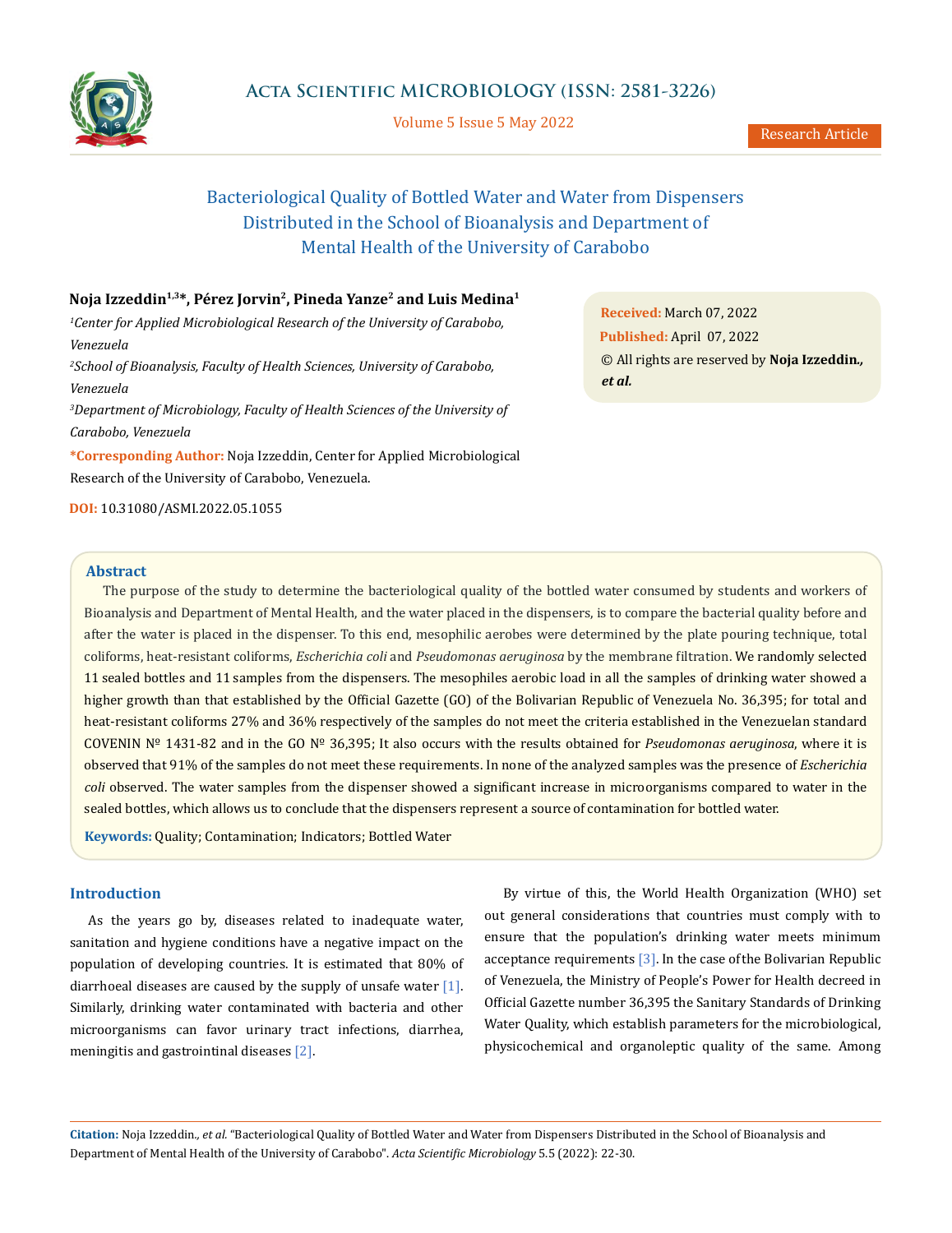the most relevant are articles 2, 3, 8, 9, 10, 11, 12 and 13, which establishes that the entities responsible for the supply of drinking water, whether public or private, are subject to compliance with these standards and that they are responsible for ensuring that it does not contain microorganisms that transmit or cause diseases, consequently no sample of 100 milliliters (mL) of drinking water should contain heat-resistant coliforms or total coliforms, nor should it contain pathogens or other aerobic heterotrophic organisms at density greater than 100 colony-forming units per mL (CFU/mL), in addition they must be considered permanent health surveillance programmes and apply appropriate specific corrective measures [4].

In conjunction with this regulation, another of the agencies responsible for coordinating and centralizing the approval of technical standards for the evaluation of the quality of drinking water is the Venezuelan Commission of Industrial Standards (COVENIN) No. 1431-82: Bottled drinking water, specific requirements [5], which is established in its Article 10 XIII-002 that requirements must be met for water to be considered drinkable, among these are: a) organoleptic: color, smell, appearance and taste; b) physicochemical: hardness, presence of metals and nonmetals; c) microbiological: in which the presence of total and fecal coliforms is evaluated, tolerable impurities are also evaluated and finally establishes packaging, marking and labeling requirements [6].

In Venezuela, the institution responsible for monitoring compliance with the standards established for drinking water is the Hidrológica de Venezuela (HIDROVEN) according to Official Gazette No. 38,763 Law on Partial Reform of the Organic Law for the Provision of Drinking Water and Sanitation Services in its article 2 [7]; having as a responsibility to develop policies and programs in the field of drinking water supply, collection and treatment of wastewater and urban drainage, as well as the establishment of guidelines for the administration, operation, maintenance and expansion of the systems served by each of its subsidiaries; it also regulates and supervises these hydrological and decentralized companies, enforces the Organic Law for the provision of the services of drinking water and sanitation; encourages citizen participation, and develops projects proposed by communities and technical water tables [8].

However, there is no complete application of the aspects indicated in the aforementioned Organic Law, both in the structural aspects and in the regulatory agents, which could condition a greater risk of contamination in the bottled water [9].

On the other hand, the water in the state of Carabobo, Aragua and part of Cojedes, arrives from its original sources to its final destination thanks to HIDROCENTRO, which is responsible for capturing, processing, driving and distributing it before and after being used. This process consists of 5 main stages: The first is the storage stage, because normally the sources of water depend on the rainy season, so it is necessary to store it, that is what reservoirs are for; the second stage is based on obtaining water in its natural sources: watersheds (rivers, lakes, groundwater, among others) this etapa is called catchment; the third stage consists of the conduction which consists of carrying the water from the sources to the purification plants; the fourth stage is purification where raw water is transformed into drinking water through physical and chemical processes, and the last stage is responsible for distributing the water to be consumed by people  $[10]$ .

The services to supply drinking water to the Venezuelan inhabitants are characterized by insufficient coverage and low level of quality. Investments in this sector are changing and depend on fluctuations in oil prices. According to all the sources found, the coverage of Drinking Water is between 82%, according to the 2007 census, and 92%, according to HIDROVEN, there is talk of between 2,250,000 and 3,500,000 Venezuelans who do not have access to this service. In addition, in Venezuela the population is concentrated in the Center-North-Coastal axis and the water resources are located in the axis of Apure and Orinoco, which includes the largest rivers in the country such as the Aro, the Caura and the Caroní. This situation has repercussions on long distances of transfer and the loss of considerable amount that must be taken into account. The National Institute of Statistics, in 2001 conducted studies on the quality of water service in the 335 existing municipalities in Venezuela, finding that they were insufficient in 70% of them, that represents 231 municipalities, which causes an important demand for this product  $[11]$ .

On the other hand, advertising in various media shows bottled water as a product of absolute purity, favoring the progressive consumption of it. These characteristics have boosted a considerable growth in the bottled water industry in Venezuela, which is not exempt from suffering from many of the pollution

**Citation:** Noja Izzeddin*., et al.* "Bacteriological Quality of Bottled Water and Water from Dispensers Distributed in the School of Bioanalysis and Department of Mental Health of the University of Carabobo". *Acta Scientific Microbiology* 5.5 (2022): 22-30.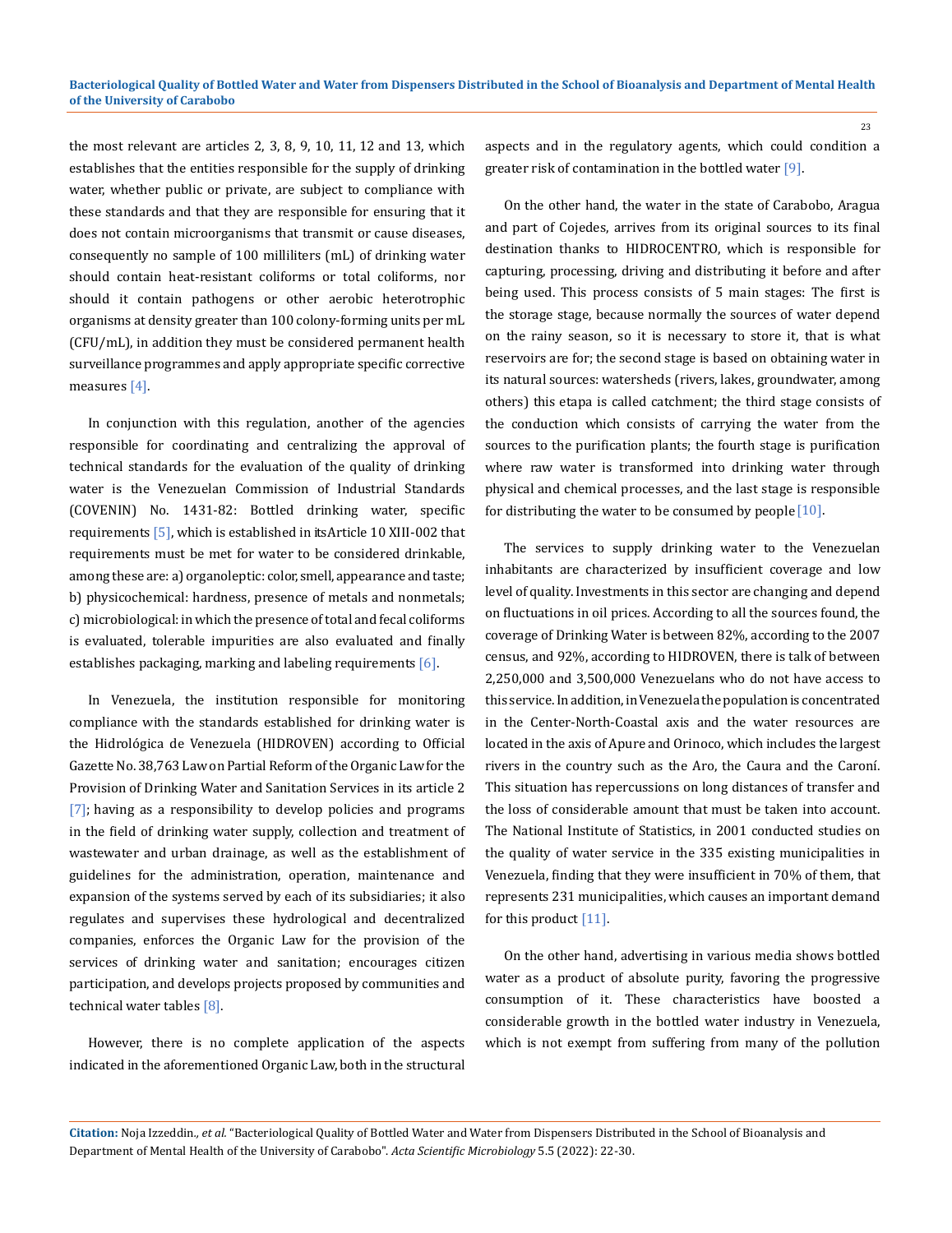problems that have so far occurred in various parts of the world [12]. That is why it is necessary to alert and inform about the microbiological characteristics of it.

It is important to note, in bottled water the bacteria can have their origin from the water source or can be introduced during the course of processing and packaging. Once the container is full and sealed, bottled water can remain on the shelf of the grocery store or stored in the house for weeks or sometimes months, so any bacteria present will stick to the inner surfaces of the container and multiply thanks to small portions of organic matter present in the water. Thus, water containing few organisms, once bottled, can present an exponential increase in the number of bacteria [12].

From the microbiological point of view, the examination of the sanitary quality of water aims to determine the presence of certain groups of bacteria, which reveal recent contamination by fecal matter or organic matter. The group of coliform bacteria has always been the main indicator of quality of the different types of water; the presence of coliforms in a sample is used as a criterion for contamination and, therefore, for its sanitary quality, because they provide important information about the source and type of contamination present [13].

These are bacilli with relatively simple nutritional requirements and are generally identified by their ability to ferment glucose and lactose by fermentation giving acids as a final product  $[14]$ . Within the heatoresistant coliform bacteria, the presence of *Escherichia coli* is investigated, being a classic indicator of enteric pathogens in water, due to the direct relationship between this bacterium and fecal contamination or external contamination derived from the environment [12].

On the other hand, *Pseudomonas aeruginosa* is another of the most common pollutants in water supply sources because it is able to multiply in a very wide range of substrates since it can proliferate thanks to the great variety of organic compounds that they use as sources of carbon and energy  $[15]$ . In addition, it adheres to inert surfaces by forming biofilms, these are microbial communities that grow in a self-produced exopolysaccharide matrix which allows it to adhere to plastic surfaces, representing a high risk of contamination for those drinking waters that are distributed in plastic containers  $[16]$ . In addition, it is a regular member of the microflora of the soil and water of tropical areas, presenting an

optimal temperature of development around 42ºC and constituting itself as an opportunistic pathogen. The analysis of *Pseudomonas aeruginosa* in water can inform processes of degradation of the water quality distributed to the user [17].

In relation to this, various investigations in bottled water demonstrated the presence of mesophilic aerobic bacteria, *Pseudomonas aeruginosa,* total coliforms and, to a lesser extent, thermoresistant coliforms such as *Escherichia coli,* revealing a potential risk to the population. Lation that consumes them in the belief that being packaged are safer and healthier, ignoring that a bad manipulation of them can contaminate them [13,18-21,24].

It is important to note that in the study carried out by Rojas T., *et al*. (2012), where the formation of biofilms and antimicrobial susceptibility among coliforms isolated in bottled drinking water in the state of Carabobo was evaluated, the presence of other bacterial groups such as *Klebsiella pneumoniae, Enterobacter cloacae, Enterobacter aerogenes and Klebsiella was also confirmed. oxytoca,* these were listed using standard methods and filtration through membrane [22].

Taking into account the possible contamination of the dispensers, Campo and Chaidez (2003) conducted a study where the microbiological quality of tap water and dispensers located in residences and workplaces was compared. The incidence of contamination with coliforms or indicators and pathogenic bacteria was significantly lower in tap water than in the samples of water dispensers. Based on the study, the authors concluded that the bacteriological quality of tap water is superior to the water quality of water dispensers, so the latter may favor the multiplication of heterotrophic bacteria. They recommended cleaning water dispensers every two months to limit contamination [23].

In the state of Carabobo, studies have indicated an increase in the consumption of bottled water, which is in breach of the provisions of the Organic Law for the Provision of Drinking Water and Sanitation Service on the quality of the vital liquid, a situation that is generating health problems in the population, according to complaints made by specialists in environmental matters [25], and taking into account that the process of purification, filling and packaging of the bottles as well as the disinfection of the dispensers is unknown, in the present study, the bacteriological quality of samples of bottled drinking water and the water supplied

**Citation:** Noja Izzeddin*., et al.* "Bacteriological Quality of Bottled Water and Water from Dispensers Distributed in the School of Bioanalysis and Department of Mental Health of the University of Carabobo". *Acta Scientific Microbiology* 5.5 (2022): 22-30.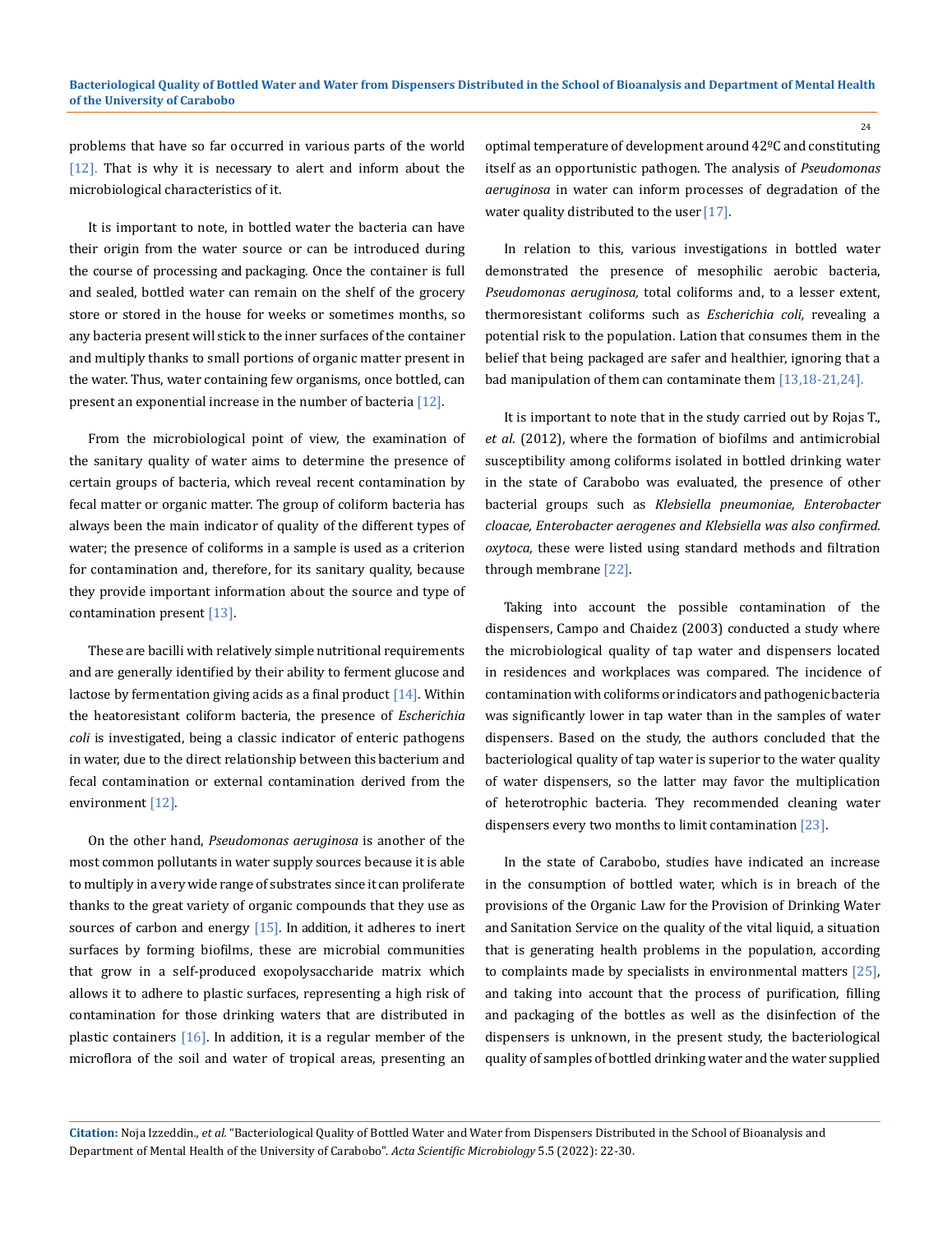in the dispensers of the School of Bioanalysis and Department of Mental Health during the period October and November 2015 was determined.

## **Materials and Methods**

## **Samples**

The samples were taken for 3 consecutive weeks in the months of October and November 2015, from where 11 samples of 100 ml of packaged drinking water were obtained at random and 11 samples were taken directly from the 4 dispensers distributed in the school and department, obtaining a total of 22 samples, 11 from dispensers and 11 from water bottles. They were handled based on the Venezuelan Standard COVENIN No. 2614 [26] and finally were transferred in refrigerated cava to be analyzed in the Center for Applied Microbiological Research for processing.

## **Methodological procedure**

#### **Quantification of mesophilic aerobic bacteria**

For the count of mesophilic aerobic bacteria, the plate pouring technique was used, in which 1 mL and 0.1 mL of sample respectively were sown in depth in 2 sterile petri dishes, then the culture medium of nutritive agar enrichment was added and incubated at 37ºC in aerobiosis for 48 hours. Subsequently, the count was performed using a colony counter and was reported as CFU/mL of sample [27].

#### **Quantification of bacteria of the coliform group**

The membrane filtration technique was used to detect and quantify total and fecal coliforms or thermissive. It was carried out based on the Standardized Methods for the analysis of drinking and waste water: 100 mL of water sample was filtered through a cellulose membrane of 47 mm and 0.2 μm of porosity in partial vacuum, this membrane was placed in a petri dish with agar MacConkey, which was done in duplicate since one plate was incubated at 37ºC to obtain the growth of total coliforms and another at 44ºC for the growth of thermoresistant coliforms, both were incubated for 24 hours and finally the count was carried out with the help of a colony counter, reporting as UFC/100 mL [28].

## **Identification of** *Escherichia coli*

The method of sowing by plate stria was used, from the lactose fermenting colonies in the growth of the thermoresistant coliform plate. A colony with a sterilized planting handle was taken and en zigzag stretch marks were performed on nutritious agar plates, then incubated at 37ºC for 24 hours. Macroscopic, microscopic characterization, manual biochemical tests were performed: Gram staining, kliger and confirmation through API 20E 28 galleries.

#### **Identification of** *Pseudomonas aeruginosa*

For the detection and counting of *Pseudomonas aeruginosa*, the technique of filtration of 100 mL of sample was performed through a cellulose membrane of 0.2 μm, which was sown in cetrimide agar plate and incubated at 37ºC for 48 hours. The count was performed with the help of a colony counter and reported as UFC/100 mL. For its confirmation, the oxidase test was used for colonies with greenish coloration [27].

## **Comparison of results**

Samples that met the microbiological criteria established in COVENIN 1431-82 were considered suitable, which stipulates that the maximum limit allowed for total coliforms is 10 CFUs/100 mL, and that no sample of 100 mL of bottled water should contain thermoresistant coliforms or *Pseudomonas aeruginosa* [6]; and that it also complies with the requirements set forth in the Official Gazette of the Bolivarian Republic of Venezuela No. 36,395 in which it is argued that the maximum limit allowed for mesophilic aerobes must be 100 CFU/mL and that no sample of 100 mL of bottled water should contain total coliform and thermoresistant microorganisms [4].

#### **Results**

Ensuring the quality of water for human consumption has as its main objective to protect the health of the consumer, for this reason it was considered the determination of microorganisms indicators of sanitary quality, among them, mesophilic aerobes, total coliforms, thermoresistant coliforms and *Pseudomonas aeruginosa*, because they provide information on the hygienic practices applied in the manufacture and process And indicate possible contamination, consequently an increase in their number, alerts about the possible presence of pathogenic microorganisms.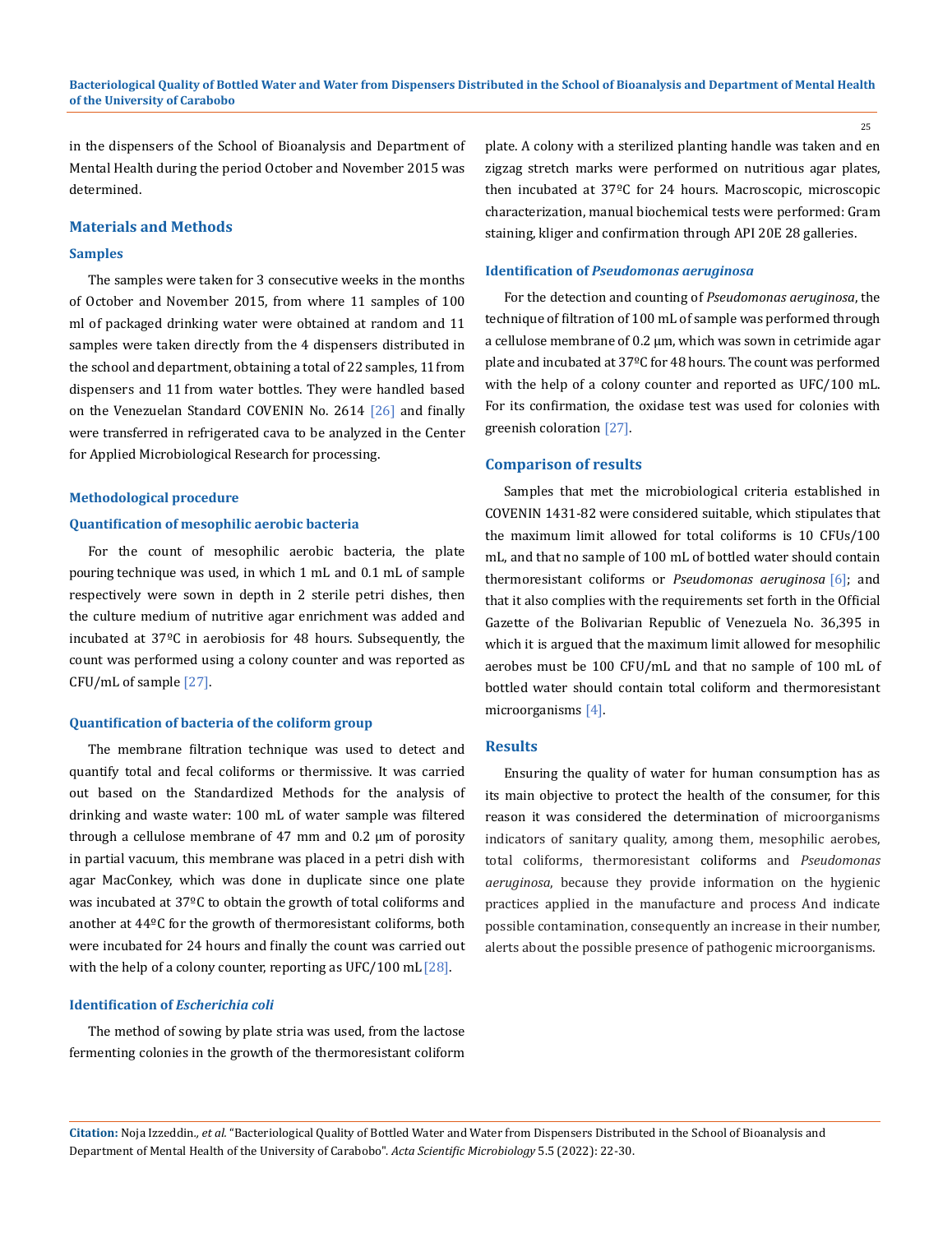**Bacteriological Quality of Bottled Water and Water from Dispensers Distributed in the School of Bioanalysis and Department of Mental Health of the University of Carabobo**

























**Citation:** Noja Izzeddin*., et al.* "Bacteriological Quality of Bottled Water and Water from Dispensers Distributed in the School of Bioanalysis and Department of Mental Health of the University of Carabobo". *Acta Scientific Microbiology* 5.5 (2022): 22-30.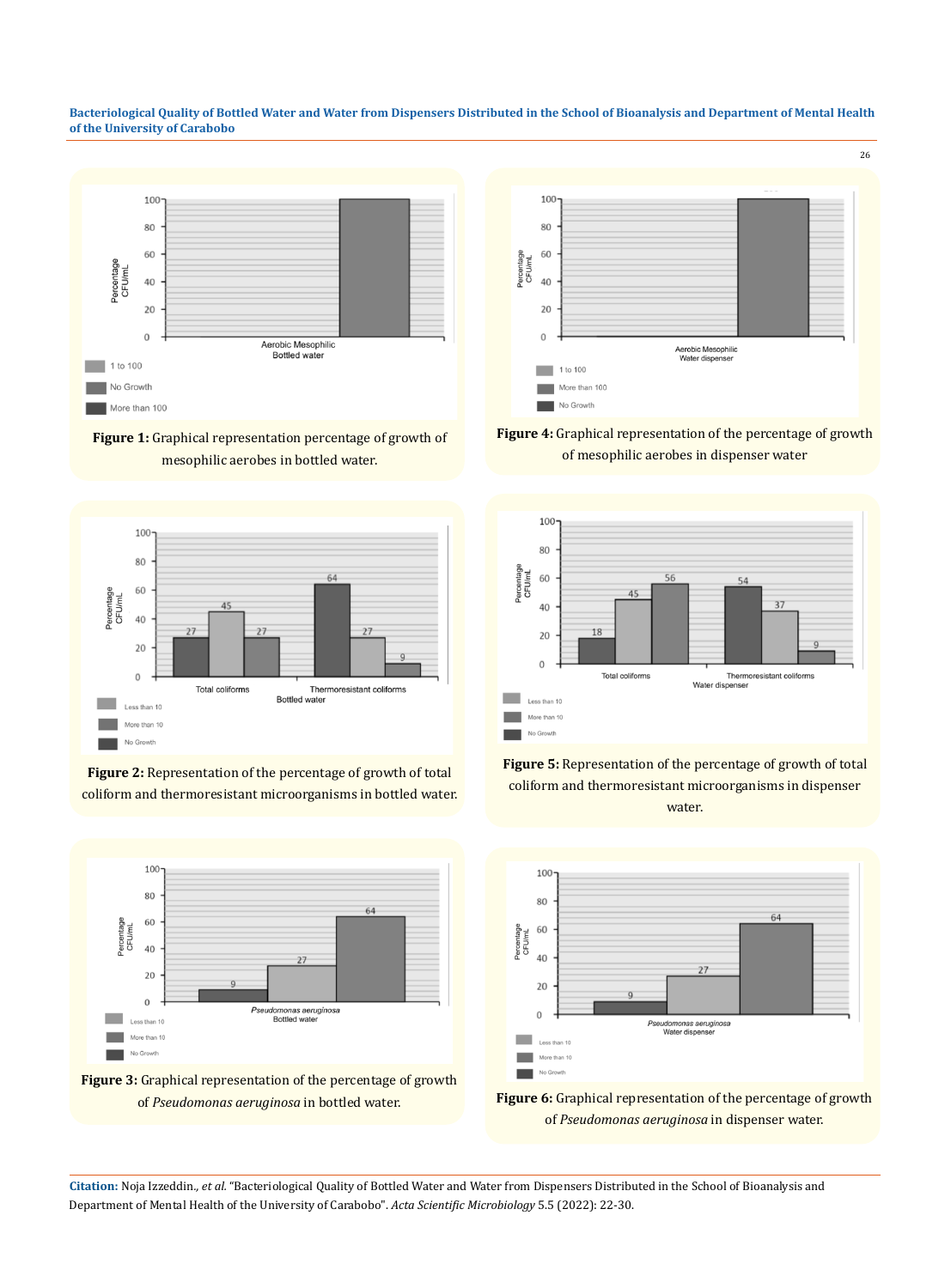**Bacteriological Quality of Bottled Water and Water from Dispensers Distributed in the School of Bioanalysis and Department of Mental Health of the University of Carabobo**

|                                      | <b>Bottled</b><br>water |      | <b>Dispenser</b><br>water |      |                                                   |                                                                            |
|--------------------------------------|-------------------------|------|---------------------------|------|---------------------------------------------------|----------------------------------------------------------------------------|
| <b>Microorganisms</b>                | My.                     | Max. | My.                       | Max. | <b>Limit Values</b><br><b>Venezuelan Standard</b> | <b>Limit Values</b><br><b>G.O. of the Bolivarian</b><br><b>Republic of</b> |
|                                      |                         |      |                           |      | <b>COVENIN No. 1431-82</b>                        | <b>Venezuela</b>                                                           |
|                                      |                         |      |                           |      |                                                   | No. 36,395                                                                 |
| Mesophilic aerobes<br>UFC/mL         | 176                     | 1232 | 238                       | 1680 | 0 <sub>N</sub>                                    | < 100                                                                      |
| Total coliforms<br>UFC/100 mL        | $\Omega$                | 58   | $\Omega$                  | 1000 | < 10                                              | $\mathbf{0}$                                                               |
| Fecal coliforms<br>UFC/100 mL        | $\theta$                | 15   | $\Omega$                  | 51   | $\mathbf{0}$                                      | $\mathbf{0}$                                                               |
| Pseudomonas aeruginosa<br>UFC/100 mL | $\Omega$                | 1000 | $\Omega$                  | 1000 | $\mathbf{0}$                                      | 0 <sub>N</sub>                                                             |

**Table 1:** Minimum and maximum representative values of the bacterial load of mesophilic aerobiums, total coliforms, fecal coliforms and *Pseudomonas aeruginosa* in bottled water and in dispenser water.

NA = No Applies.

# **Discussion and Conclusion**

As for mesophilic aerobes*,* all bottled water samples analyzed had counts greater than 100 CFUs/mL. Similar results were observed in the study conducted by Silva., *et al*. (2004), who determined in a total of 30 samples of bottled and distributed drinking water in the state of Carabobo, Venezuela, the presence of mesophilic aerobes, of which all samples (100%) presented a growth greater than 100 CFU/mL  $[24]$ , evidencing the non-compliance with the Official Gazette of the Republic Bolivarian of Venezuela Nº36.395. The determination of aerobes is of the utmost importance, given that their count of less than 100 CFU/mL indicates adequate water purification, allowing to obtain information on the alteration of water quality and identify failures in the process of purification, filling and packaging of the same  $\sqrt{30}$ . On the other hand, they comprise most of the microorganisms that are hosted by man and other warm-blooded animals, so the presence of these in packaged drinking water can represent a high risk for the consumer  $[29]$ .

In the case of total coliform bacteria, 27% of the bottled water samples analyzed had a count greater than 10 CFU/100mL. Similar results were observed in the research of Rojas., *et al*. (2012), who determined the formation of biofilms and antimicrobial susceptibility among coliforms isolated in bottled drinking water in Carabobo, Venezuela [22], observing that at least 36% of the samples obtained levels higher than 10 CFU/100 mL for total coliforms, while 58% presented indices of at least 1 CFU/100 mL.

The presence of coliforms in water is associated with external ambiental contamination, but mainly of fecal origin. Enteric diseases caused by coliform bacteria are transmitted almost exclusively by contamination of water and food of fecal origin, since this type of microorganism is located in the intestinal tract of mammals and warm-blooded animals. Hence the importance of routine analyses for the verification of the non-existence of this type of bacteria in drinking water and public consumption [29].

Of the samples obtained from bottled water, 36% presented counts greater than 1 CFU/100 mL of heat-resistant coliforms; contrasting these results Vidal's research when evaluating the microbiological quality of the bottled water produced in Sincelejo - Colombia (2009), of a total of 30 samples, only one showed the growth of fecal coliforms or thermoresistant  $[20]$ .

Due to the importance of *Escherichia coli,* not only as an indicator of sanitary quality, but as an agent that by itself represents a potential threat to public health, since it can lead to virulence factors and resistance mechanisms [29], we proceeded

**Citation:** Noja Izzeddin*., et al.* "Bacteriological Quality of Bottled Water and Water from Dispensers Distributed in the School of Bioanalysis and Department of Mental Health of the University of Carabobo". *Acta Scientific Microbiology* 5.5 (2022): 22-30.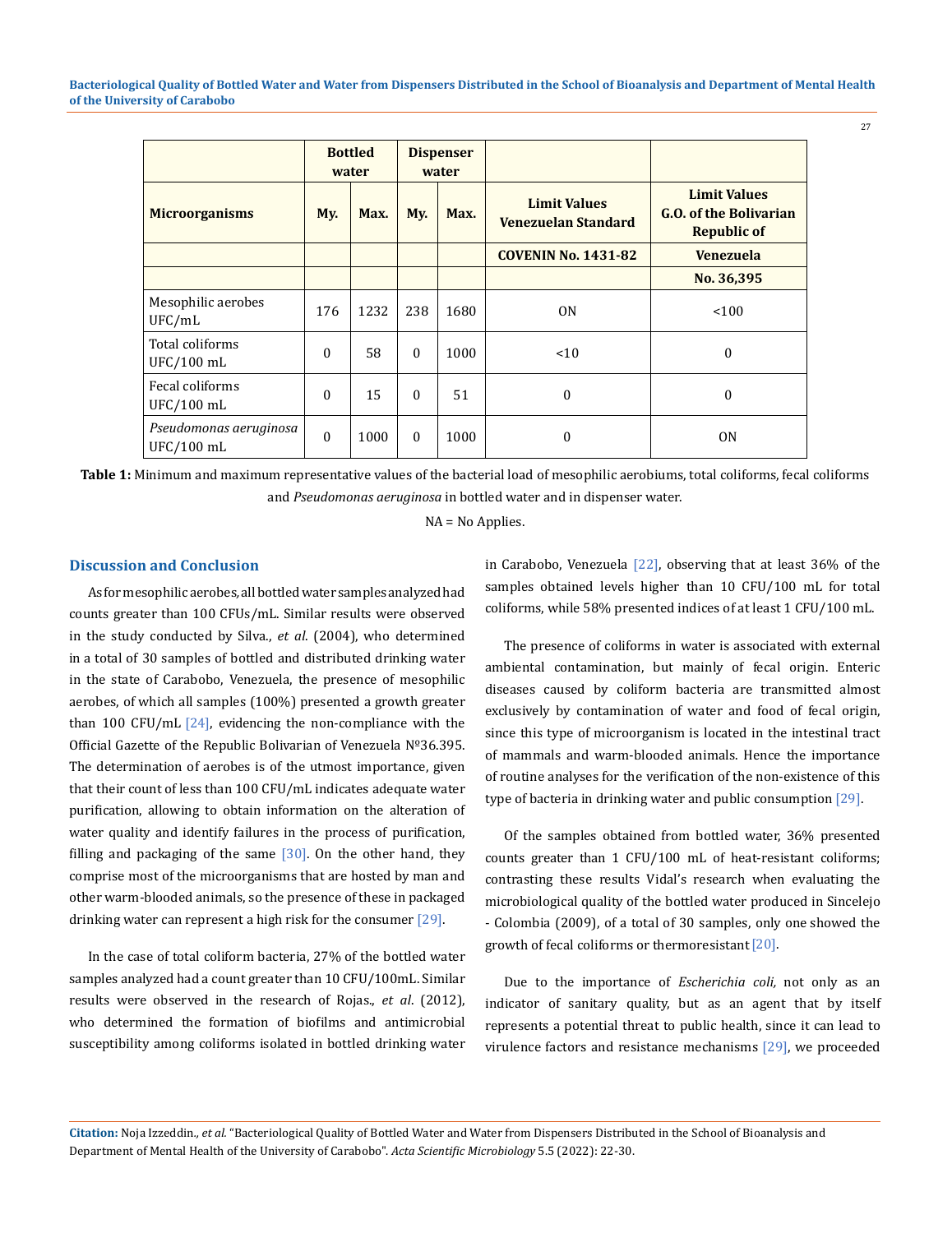to detect the presence of this microorganism in drinking water samples, where the absence of growth of this microorganism was evidenced; this result is contrary to what was observed in the research of Martínez., *et al*. who determined the bacteriological quality of the drinking water commercially packaged in Ciudad Bolívar observing the presence of this microorganism in one of the samples analyzed [30].

Of the samples obtained from bottled water, 64% presented growth greater than 10 CFU/mL for *Pseudomonas aeruginosa*; contrary results were observed in the study by Martínez., *et al*. (2010), where they did not obtain growth of this microorganism in any of the samples analyzed [30].

The presence of these microorganisms in bottled water is related to their ability to form biofilms, these are microbial communities that constitute the most successful form of colonization among microorganisms, they are considered communities of bacteria that grow embedded in a self-produced exopolysaccharide matrix and are adhered to an inert surface like plastic containers. The formation of biofilms occurs as a continuous process according to several phases of development which are: conditioning, adhesion, extracellular matrix synthesis, maturation and dispersion, leading to the formation of a uniform structure in form of homogeneous deposits and cellular viscous accumulations surrounded by a polymer matrix with open channels for the movement of water and nutrients [16].

*Pseudomonas aeruginosa* is an opportunistic pathogen, responsible for a wide range of infections, mainly nosocomial. Particularly patients with immunosuppression, as well as those who have suffered severe burns, chemotherapy-induced neutropenia or have underlying lung diseases are prone to develop the infection, so an exponential increase in this in bottled water poses a risk to the susceptible population [31].

A large proportion of the population in developing countries drink water of dubious microbiological quality; Even when no is contaminated and the quality of the water supplied is high, contamination usually occurs in the time it is stored in the dispensers, so the latter can favor the multiplication of heterotrophic bacteria [32]. For this reason, the level of contamination of the dispensers distributed in the School of Bioanalysis and Department of Mental Health was considered.

We proceeded to evaluate mesophilic aerobic organisms*,* where all dispenser water samples presented counts greater than 100 CFUs/mL; 56% of the samples analyzed had counts greater than 10 CFUs/mL of total coliforms, 46% presented thermoresistant coliforms and 64% presented *Pseudomonas aeruginosa*.

It should be noted that in none of the dispenser water samples analyzed *was Escherichia coli* detected; however, other microorganisms were identified. Thermoresistants such as *Enterobacter cloacae,* which*,* found in the human digestive system, is not a principal pathogen, but has been considered a major cause of nosocomial infections [33]; and *Enterobacter sakazakii,* which has been associated with sporadic cases or small outbreaks of sepsis, meningitis and necrotizing enterocolitis, its mortality has been recorded as greater than 50% but has decreased to less than 20% in recent years [34].

Letarte., *et al*. (2001), compared the microbiological quality of bottled water and water systems of 50 water chillers located in residences and workplaces in Quebec Canada, evaluating facultative aerobic and anaerobic heterotrophic bacteria, total coliforms, and two indicators of fecal contamination (fecal coliforms and fecal streptococci), as well as three types of pathogenic bacteria (*Staphylococcus aureus), Pseudomonas aeruginosa*, and *Aeromonas* spp.), who found that 36 and 28% of nursing home and workplace water dispenser samples, respectively, were contaminated by at least one coliform or indicator bacterium and/or at least one pathogenic bacteria, while samples from bottled water systems obtained much lessos counts than those observed for water chillers [32]. It is important to note that the results of *Pseudomonas aeruginosa* were similar in samples of bottles and dispenser, which shows that the formation of biofilms may be occurring in both sites in an equivalent way.

Based on the provisions of the Venezuelan COVENIN Standard No. 1431-82, it can be concluded with respect to total coliforms that 27% of the samples of bottled water and 56% of the samples from the dispensers are not complying with this standard, because they have counts greater than 10 CFU/mL, a value established as a reference. While for thermoresistant coliforms and *Pseudomonas aeruginosa* this standard stipulates that no sample of 100 mL of bottled water must contain these microorganisms, noting that only 64% of the samples of bottled water and 54% of the samples

**Citation:** Noja Izzeddin*., et al.* "Bacteriological Quality of Bottled Water and Water from Dispensers Distributed in the School of Bioanalysis and Department of Mental Health of the University of Carabobo". *Acta Scientific Microbiology* 5.5 (2022): 22-30.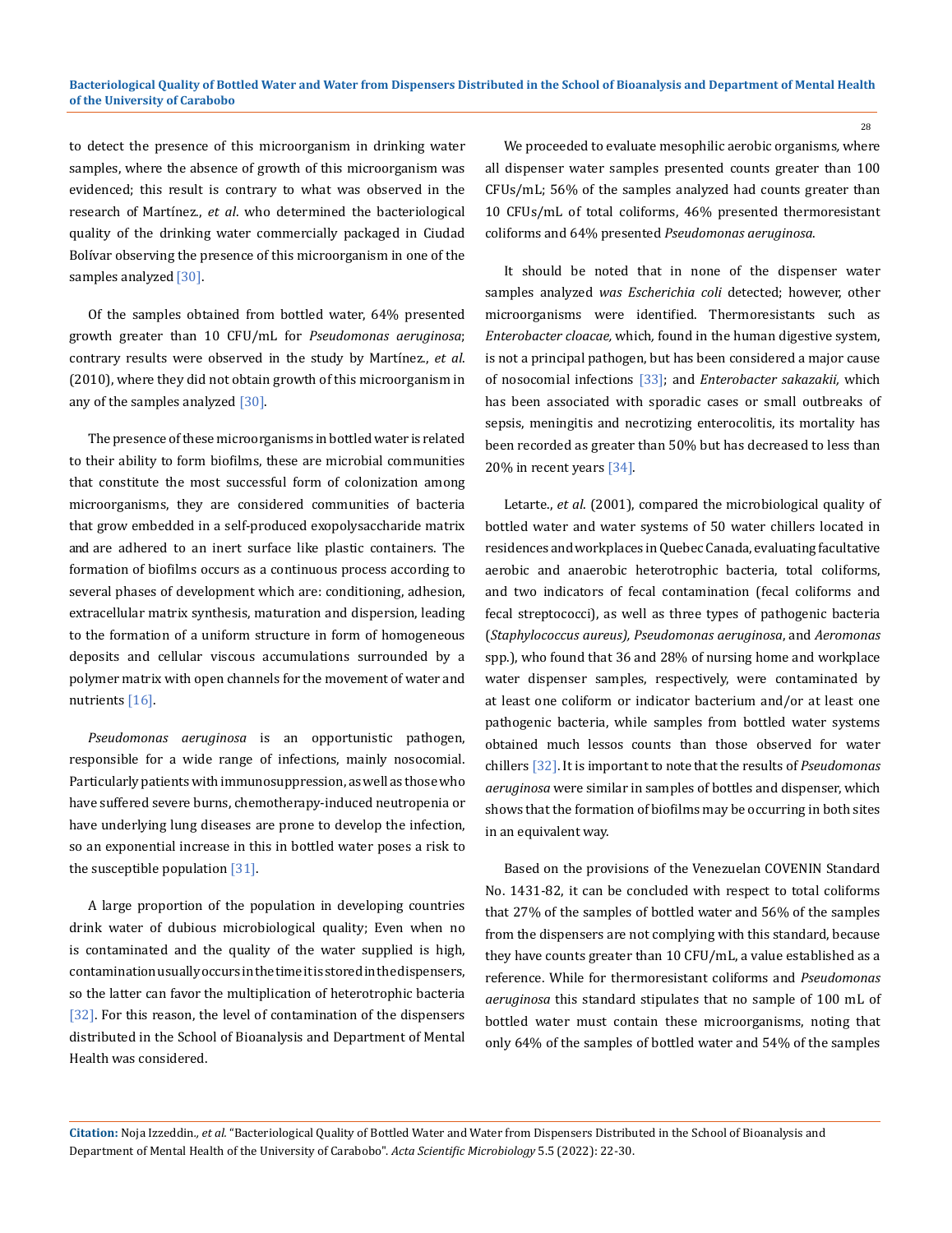obtained through the dispenser are free of heat-resistant coliforms, while 64% of both samples showed counts of *Pseudomonas aeruginosa*.

Regarding the Official Gazette of the Bolivarian Republic of Venezuela No. 36,395 establishes that for mesophilic aerobes the maximum permissible value for bottled water is 100 CFU/mL, which shows that the results obtained in this investigation also do not comply with the provisions of this gazette; with respect to total and fecal coliforms or thermoresistants, it states that no water sample of 100 mL must contain the presence of these microorganisms so only 27% and 64% that correspond to those samples of bottled water where no growth of total coliforms and thermoresistant respectively were observed comply with the Gazette, as for the water of the dispensers only 18% of these were free of total coliforms and 54% did not obtain growths for thermoresistant coliforms.

# **Bibliography**

- 1. Adams J., *et al*. "Water, sanitation and hygiene standards for schools in resource-poor settings". World Health Organization (2010).
- 2. Valenzuela E., *et al*[. "Mechrobiological quality of the water](https://pubmed.ncbi.nlm.nih.gov/23412031/)  [of an agricultural-livestock area of south-central Chile and](https://pubmed.ncbi.nlm.nih.gov/23412031/)  [its possible implication on human health".](https://pubmed.ncbi.nlm.nih.gov/23412031/) *Revista Chilena de Infectología* [29.6 \(2012\): 1-7.](https://pubmed.ncbi.nlm.nih.gov/23412031/)
- 3. World Health Organization. "Guidelines for the quality of drinking water" (2006).
- 4. Attorney General's Office. Official Gazette of the Republic of Venezuela No. 36.395: Ministry of Health and Social Assistance (1998).
- 5. Rivas L. V Colloquium of technologies applied to information services: tele information and society. Analysis of the COVENIN ISO-9004-2 standard and its application to information services as a quality certification instrument. Barquisimeto Venezuela (2000).
- 6. Rosales H., *et al*. "Servicio Autónomo Nacional de Normalización, Calidad, Metrotrología y Reglamentos técnicos SENCAMER". Standards COVENIN 1431-82, Bottled drinking water Requirements. Venezuela (1982).
- 7. Attorney General's Office. Official Gazette of the Bolivarian Republic of Venezuela No. 38,763 Law on the Partial Reform of the Organic Law for the Provision of Drinking Water and Sanitation Services (2007).
- 8. "Hydrological Venezuela HIDROVEN". Ministry of People's Power for the Environment (1990).
- 9. Escalona L., *et al*. "Description and characterization of the drinking water sector in Venezuela". *Rev Ven Economi Soc* 9.18 (2009): 1-23.
- 10. Giménez L and Sucre R. "Preserving agua preserves life". *They're Cien* 01.19 (2014): 1-33.
- 11. Izaguirre J and Sucre A. "Marketing mix for the launch of mineral water from the company Vista Hermosa, oriented to the mass consumption market of the municipality of Baruta, Caracas" (2012).
- 12. Díaz J., *et al*. "Is bottled water suitable for our consumption?" *Academy* 6.11 (2007): 2-12.
- 13. Iriarte M and Gómez A. "Potability of water for domestic use in the state of Nueva Esparta, Venezuela". *Revista INHRR* 39.2 (2008): 1-12.
- 14. Center for Energetic, Environmental and Technological Research (Ciemat) Water Microbiology. Basics. Ministry of Economy, Industry and Competitiveness. Government of Spain (2001).
- 15. Villegas M., *et al*. "Identification of Pseudomonas aeruginosa using the Most Probable Number method". *Revista Peruana de Epidemiología* 16.2 (2011): 1-5.
- 16. Castrillón L., *et al*. "Importance of biofilms in medical practice". *Dermatología Revista mexicana* 54.1 (2010): 14-24.
- 17. Martin R. "Physicochemistry and microbiology of aquatic environments". Water treatment and quality control. Spain (2003).
- 18. Iriarte M. "Bacteriological quality of bottled waters marketed on Margarita Island, Venezuela". *Multi Hundred* 13.1 (2013): 16-22.
- 19. "Microbiological quality of drinking water packaged in bags and bottles sold in the city of Maracaibo, Zulia state-Venezuela". *Multi Hundred* 13.1 (2013): 1-15.
- 20. Vidal D., *et al*. "Evaluation of the microbiological quality of the bottled water produced in Sincelejo – Colombia". *Revista MVZ Córdoba* 14.2 (2009): 1736-1744.
- 21. Benítez B., *et al*. "Microbiological quality of drinking water packaged in bags and bottles sold in the city of Maracaibo, Zulia state-Venezuela". *Multi Hundred* 13.1 (2013): 16-22.

**Citation:** Noja Izzeddin*., et al.* "Bacteriological Quality of Bottled Water and Water from Dispensers Distributed in the School of Bioanalysis and Department of Mental Health of the University of Carabobo". *Acta Scientific Microbiology* 5.5 (2022): 22-30.